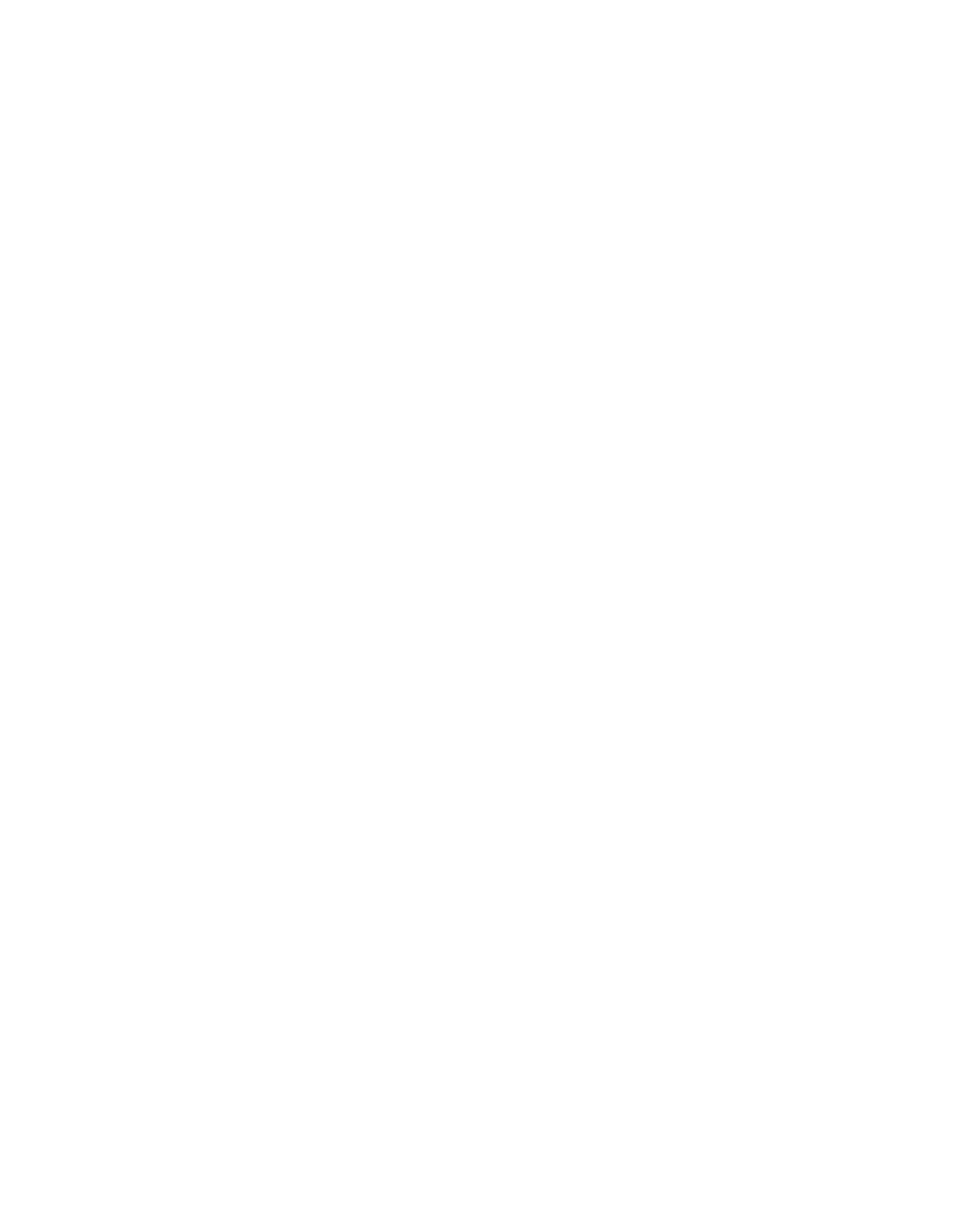|  | <b>Table of Contents</b> |  |
|--|--------------------------|--|
|  |                          |  |

| <b>Risk and Consequence:</b>                                                  |    |
|-------------------------------------------------------------------------------|----|
| <b>Tales from the Industry</b>                                                | 4  |
| <b>Supply Chain Risk Categories</b>                                           | 6  |
| <b>Disruptive Events, Uncertainty and Impact</b>                              | 7  |
| <b>Models and Methods for Supply Chain</b><br><b>Risk Management</b>          | g  |
| <b>Example of Risk Management</b><br>for IBM's Product Supply Chains          | 12 |
| An Approach for Measuring the Impact<br>of Identified Supply Chain Risks      | 15 |
| <b>Key Lessons from IBM's Supply Chain</b><br><b>Risk Management Approach</b> | 17 |
| The Landscape: Supply Chain<br><b>Risk Management</b>                         | 18 |
| <b>Supply Chain Risk Management:</b><br><b>Getting Started</b>                | 19 |
| <b>In Summary</b>                                                             | 21 |
| <b>Authors</b>                                                                | 22 |
| <b>Footnotes</b>                                                              | 23 |

Risk management practices, techniques and tools have been used extensively in the financial community for years. Risks with respect to a company's supply chain have begun to receive attention only more recently, as the push to increase supply chain efficiencies has illuminated the delicate balance between financial considerations and those of the customer.

During the last twenty-odd years, supply chain management practices have evolved toward more lean process approaches in order to reduce waste within the overall chain. Concepts such as just-in- time, virtual inventory, supplier rationalization, and reductions in the number of distribution facilities have reduced total supply chain costs, but the result has been increased risk.

Trade-offs between achieving optimal supply chain efficiencies and management of supply chain risk have created a conundrum of sorts. Businesses have witnessed many supply chain malfunctions (with substantial consequences) due to supply and demand disruptions: the affected companies reported, on average, 14% increase in inventories,  $11\%$  increase in cost, and 7% decrease in sales in the year following the disruption.  $12$ 

Today's industrial supply chains face risks from many factors, including:

- Increased globalization through outsourcing, which elongates end-to-end supply chains
	- Additional regulatory compliance imposed by government entities, further complicating international trade
	- Increased levels of economic uncertainty, which create additional variability in demand and supply and make it more difficult to accomplish demandsupply balancing
	- Shorter product lifecycles and rapid rates of technology change, which increase inventory obsolescence
	- Demanding customers who have created additional time-to-market pressures by requiring better on-time delivery, order fill rates and overall service level efficiencies.
	- Supply side capacity constraints, making it more difficult to meet demand requirements, and
	- Natural disasters and external environmental events, which can wreak havoc on global supply chains.

The above list includes operational and catastrophic risks because they are both important for firms to consider. From an operational perspective, complex networks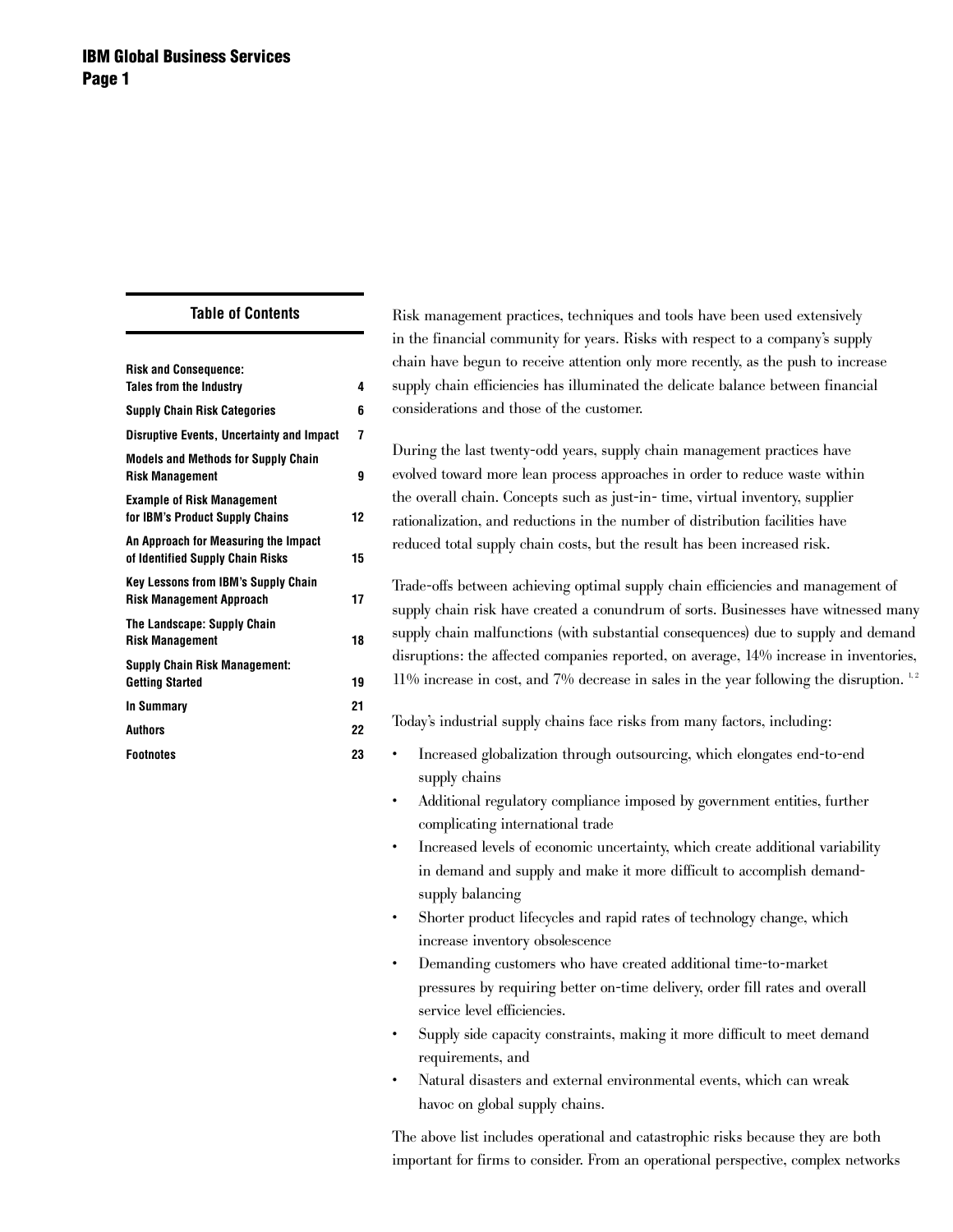of suppliers, customers and third party service providers as well as large interdependencies among multiple firms exist, making inter-organizational coordination of risks a critical requirement. In addition, the leaner and more integrated supply chains become, the more likely it is that uncertainties, dynamics and accidents in one link will affect other links in the chain.<sup>3</sup>





# **LOG (Ship Volume)**

Let us take a closer look at a couple of examples. As commonly known, low volume items are hard to forecast. In Figure 1 (above), we have plotted the forecast errors of 288 components that are used in computer manufacturing against their demand volume. The chart shows that there is a clear logarithmic relationship between demand volume and forecast error (indicated by a correlation coefficient of -0.59.) That is, the higher the demand volume, the lower the forecast error. Volume risk would be particularly high during product launches and phase-outs. Although during product launches inventory cost can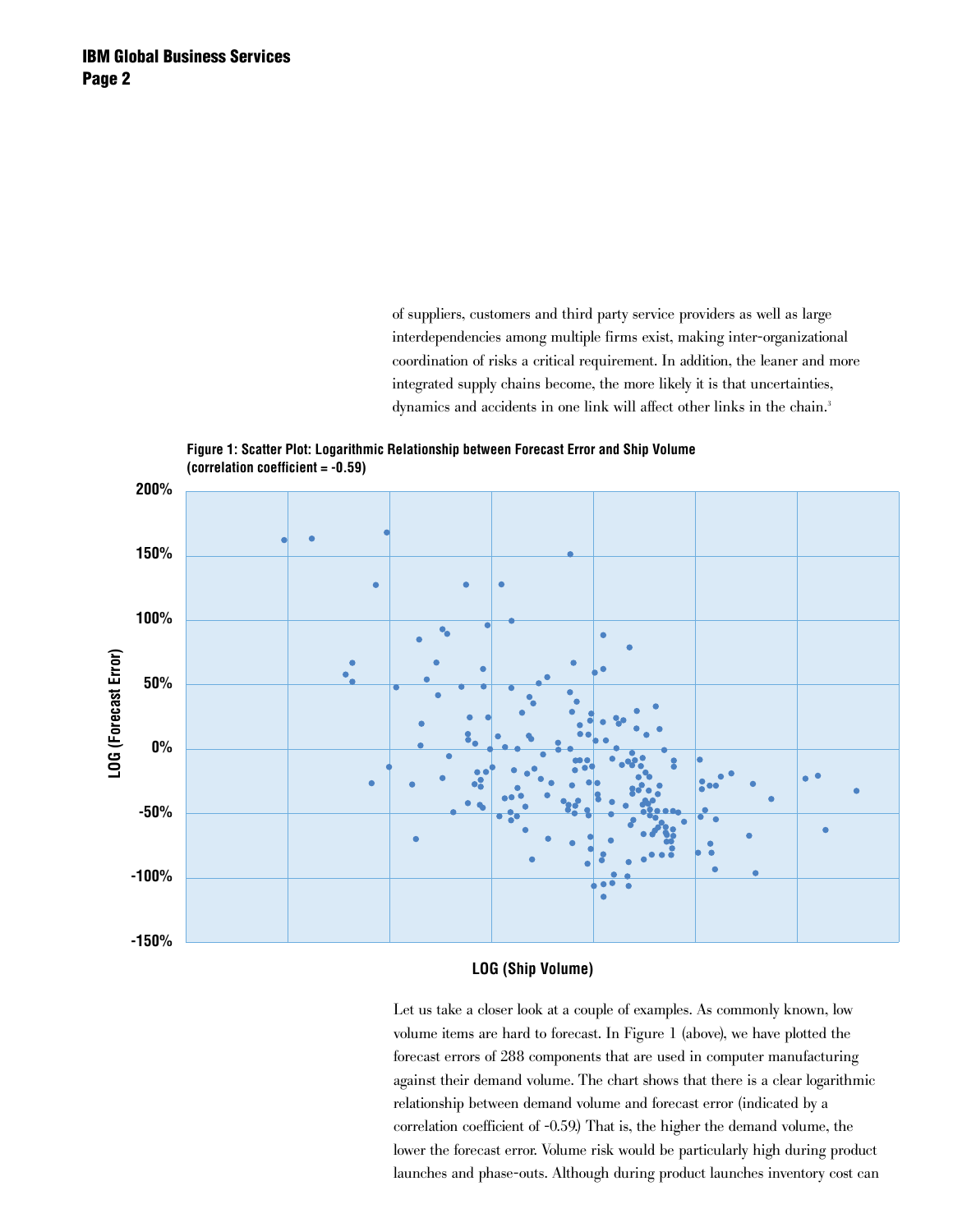be remedied, during the phase-outs, manufacturers face significant component obsolescence risks. The dilemma is that high customer service targets might require prohibitively high levels of safety stock during these periods.



**Figure 2: Profit Loss due to Supply Disruptions**

Next, consider a manufacturer that keeps safety stock for a product it makes. In many commodity products, profit margins are low. Suppose profit margin is 10%. The chart above shows the impact of a 10 day supply disruption on profits. Since safety stock can cover for some of the supply disruption, the higher the safety stock the lower the profit loss. For instance, if safety stock is 8 days, only 2 days of revenue is lost and hence the profit loss is for 2 days of sales only. The corresponding profit loss varies from 2% to 4% depending on how high the fixed costs are. Figure 2 (above) shows that a manufacturer with 75% fixed costs (in some manufacturing industries such as semiconductors, fixed costs can be very high) can lose more than twice as much as a manufacturer with 25% fixed costs in case they don't hold any safety stock.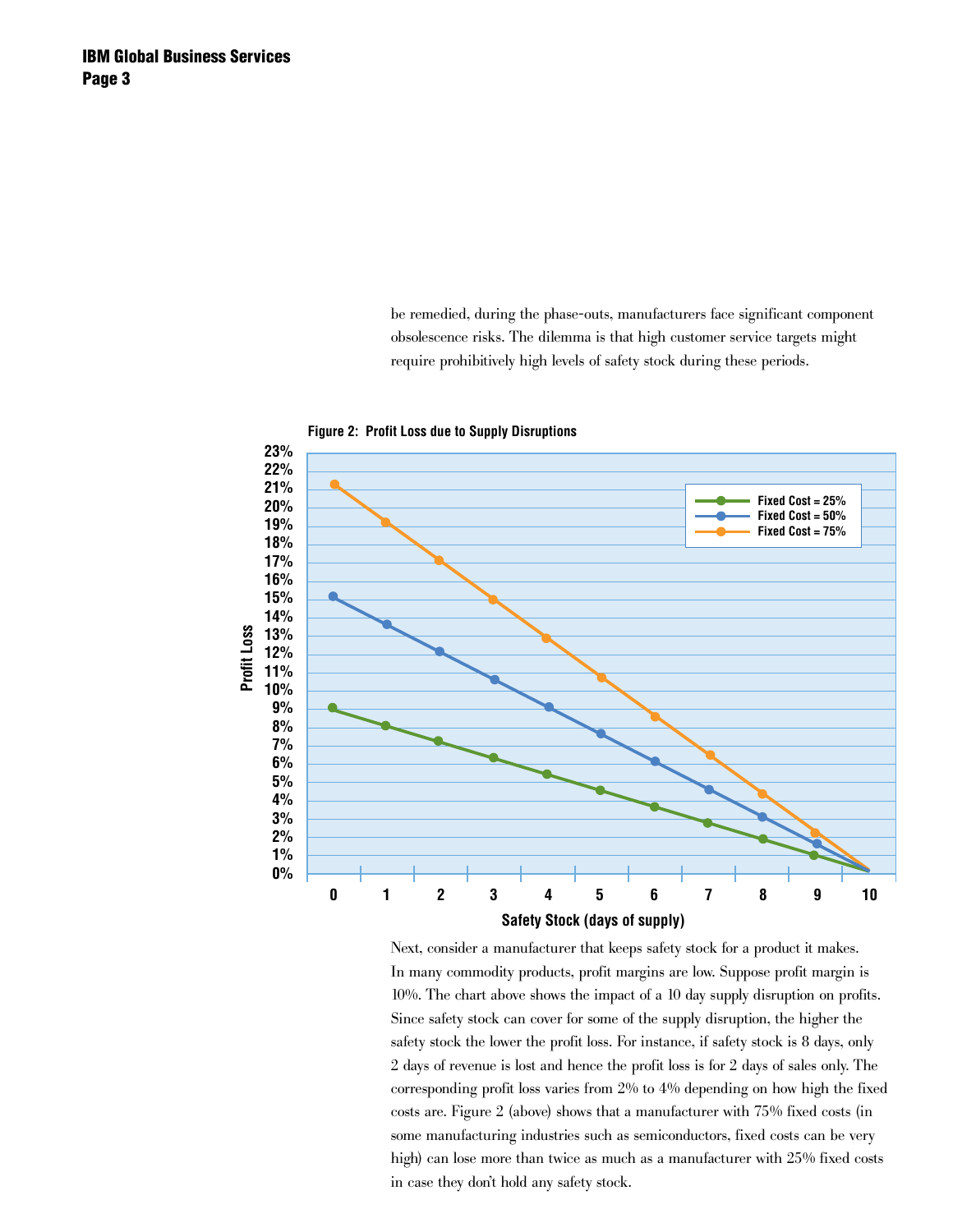*In supply chain management, the industry has shown that survival of the unexpected is not an accident.* 

#### **Risk and Consequence: Tales from the Industry**

There are quite a few well-known case studies illustrating situations of supply chain risk and subsequent consequences. Here, we review a sample of them emphasizing diversity both in terms of nature (operational or catastrophic) and consequence (financial and beyond).

A well-known example of supply chain risk management is no doubt the fire that destroyed an electronics component plant in New Mexico in 2000. This plant supplied both Nokia and Eriksson. Nokia reacted promptly, securing components from the market. Eriksson, on the other hand, was left with supply shortages which translated into direct lost sales estimated at \$390M. The most significant consequence of this event may have been the subsequent loss of Eriksson's market share dominance to Nokia.<sup>4</sup> The different reactions from similar players to a single event in time has become a key illustration point, showing the benefits of monitoring and managing risks in supply chains.

Supplier issues often lead to large and visible consequences because of their upstream position in the supply chain. In 1997, raw material and part shortages resulted in Boeing losing \$2.6B. That same year, Toyota halted production for 20 days after single supplier location burned.<sup>5</sup>

Transportation is one of the most critical supply chain functions, and has the potential to bring just-in-time supply chains to an abrupt halt when something unexpected happens. Several events illustrate this point. In 1997, a 15-day Teamsters' strike severely affected the UPS Company, which at the time controlled 80% of all the package deliveries in the US. The strike subsequently crippled the logistics of numerous U.S. manufacturers.<sup>6</sup> Similarly, the September 2002 shutdown of all the West Coast ports due to the dockworkers' strike idled manufacturers and/or incurred high costs while parts were flown in.<sup>7</sup>

Cross-border issues, from delays due to random inspections at customs to sudden border closure such as those that followed the 9/11 attacks, lurk constantly and create vulnerability in global supply chains. There are memorable images of trucks full of parts queued up for miles at the US-Canadian border on 9/11, starving the automotive production plants (and others) of materials needed for their just-in-time assembly. While it has long been recognized that reducing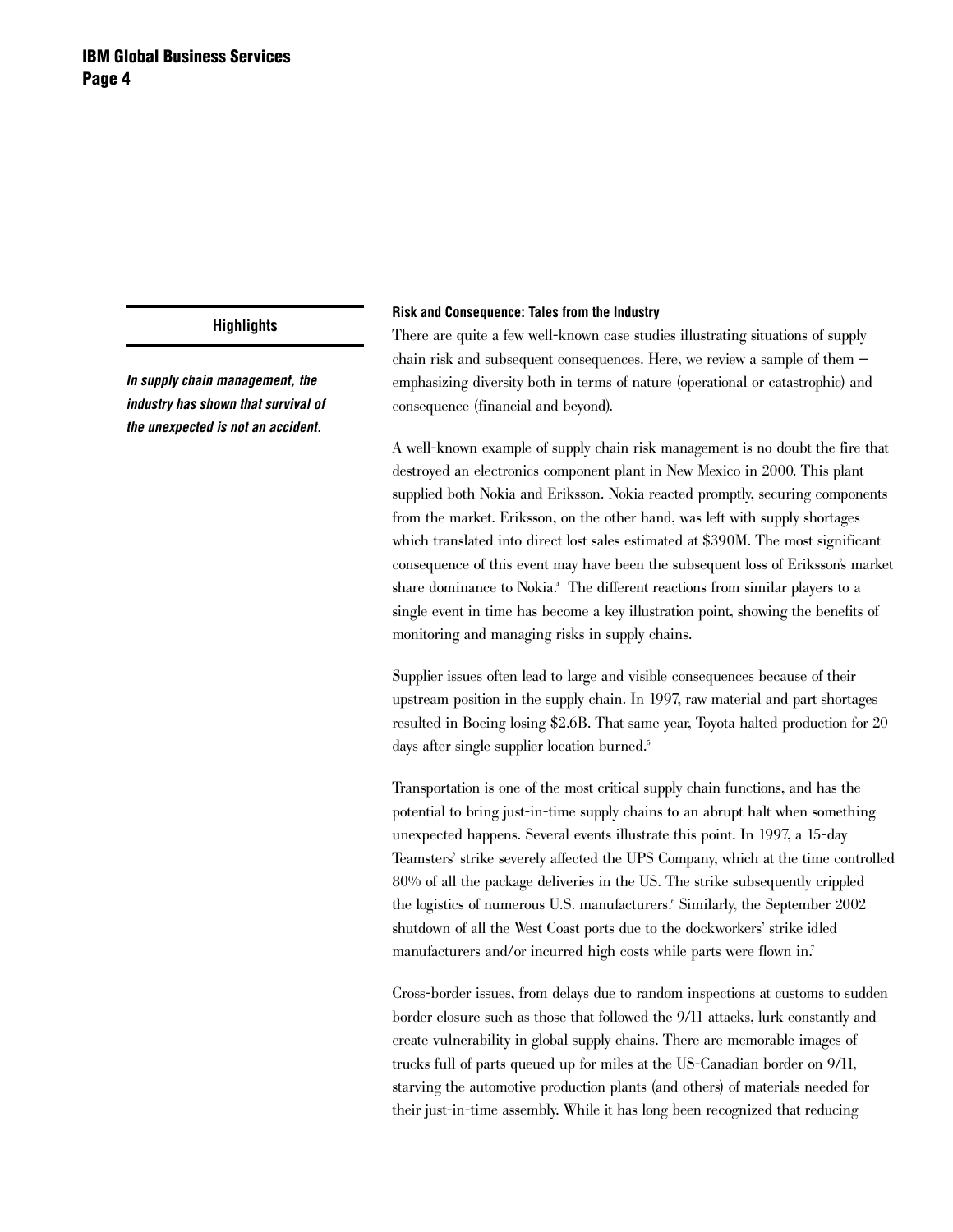inventory buffers is an excellent means of cost savings in the short run, such strategies also place risk on operations when catastrophe hits.

Supply chain visibility, or rather a lack thereof, can further compound problems. During the summer of 2007, toy maker Mattel repeatedly made the headlines for a recall of toys containing significant amounts of lead in the paint. In one specific case, the culprit seemed to be a sub-sub-contractor that decided to use paint from a non-authorized third-party supplier.<sup>8</sup>

Information Technology systems, while sometimes invisible, often play a central role in coordinating the supply chain. While they may attempt to enable optimal transactions among the various supply chain actors, they also introduce significant global dependencies in the supply chain operations and can have dire consequences when unreliable. For example, a glitch in Nike's demand planning software in early summer 2000 caused supply shortages for the popular Air Jordan footwear. As a result, Nike announced a \$100 million sales loss.<sup>9</sup>

There are notable examples of successful proactive risk management where potentially major supply chain weaknesses were identified prior to an event occurring, allowing time to develop appropriate action plans to remove or mitigate the risk factor.

In the first example, a tier one automotive supplier realized that all its suppliers providing one specific component were in financial trouble. They consequently engaged designers to develop an alternative to that component. A similar example involves an aerospace and aviation company, who discovered that two independent business units (helicopters and jets) relied on the same supplier for key material. They subsequently chose to diversify suppliers. In both cases, companies reduced their risk positions significantly.<sup>10</sup>

While there may be many more successful examples of proactive risk management of supply chains, companies involved tend not to advertise such events, as this may place them in a vulnerable position with regards to suppliers and/or customers. However, the limited data points that we do have, point to collaborative activity with suppliers and customers as a way to reduce risk in the supply chain.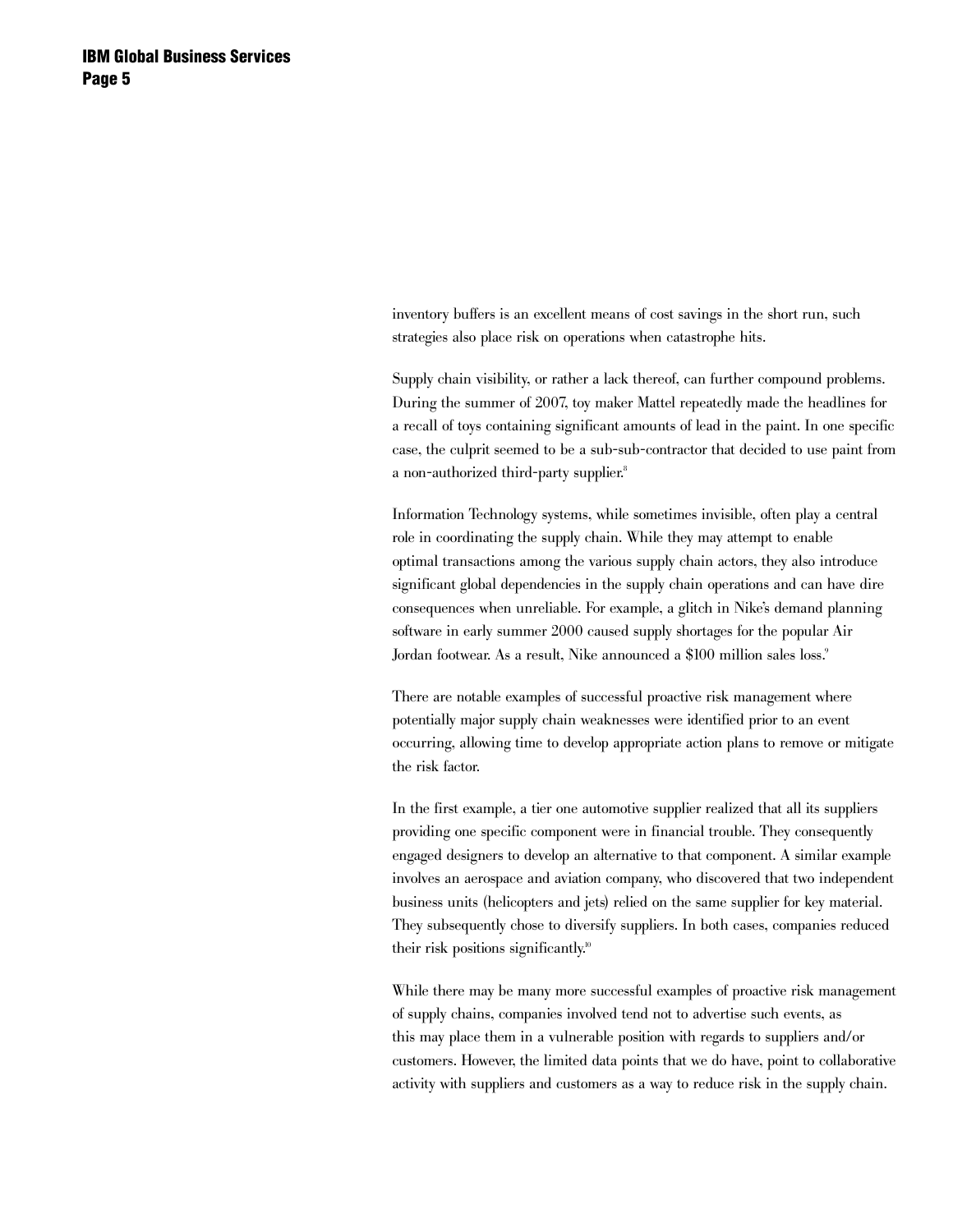## **Supply Chain Risk Categories**

*Not all supply chain risks are equal.* 

It is often useful to consider categories of risks as a starting point to guide organizations in an initial assessment of their supply chains. Table 1 summarizes various forms of supply chain risks and vulnerabilities.

# Table 1: Supply Chain Risk Categories, with examples<sup>11</sup>

| <b>Category</b>               | <b>Examples</b>                                                                                                                                                                                                                                                                                                                                                                                                                                                                                                                                                             |
|-------------------------------|-----------------------------------------------------------------------------------------------------------------------------------------------------------------------------------------------------------------------------------------------------------------------------------------------------------------------------------------------------------------------------------------------------------------------------------------------------------------------------------------------------------------------------------------------------------------------------|
| Operational/<br>Technological | Forecast errors, component/material shortages, capacity constraints,<br>quality problems, machine failure/downtime, software failure, imperfect<br>yields, efficiency, process/product changes, property losses (due<br>to theft, accidents, etc.), transportation risks (delays, damage from<br>handling/transportation, re-routing, etc.), storage risks (incomplete<br>customer order, insufficient holding space, etc.), budget overrun,<br>emergence of a disruptive technology, contract terms (minimum and<br>maximum limit on orders), communication/IT disruptions |
| Social                        | Labor shortages, loss of key personnel, strikes, accidents,<br>absenteeism, human errors, organizational errors, union/labor<br>relations, negative media coverage (reputation risk), perceived quality,<br>coincidence of problems with holidays, fraud, sabotage, pillage, acts of<br>terrorism, malfeasance, decreased labor productivity                                                                                                                                                                                                                                |
| Natural/Hazard                | Fire, wild fire, severe thunderstorm, flood, monsoon, blizzard, ice storm,<br>drought, heat wave, tornado, hurricane, typhoon, earthquake, tsunami,<br>epidemic, famine, avalanche                                                                                                                                                                                                                                                                                                                                                                                          |
| Economy/<br>Competition       | Interest rate fluctuation, exchange rate fluctuation, commodity price<br>fluctuation, price and incentive wars, bankruptcy of partners, stock<br>market collapse, global economic recession                                                                                                                                                                                                                                                                                                                                                                                 |
| Legal/Political               | Liabilities, law suits, governmental incentives/restrictions, new<br>regulations, lobbying from customer groups, instability overseas,<br>confiscations abroad, war, tax structures, customs risks (inspection<br>delay, missing data on documentation)                                                                                                                                                                                                                                                                                                                     |

Source: Adapted from Deleris and Erhun (2007)<sup>11</sup>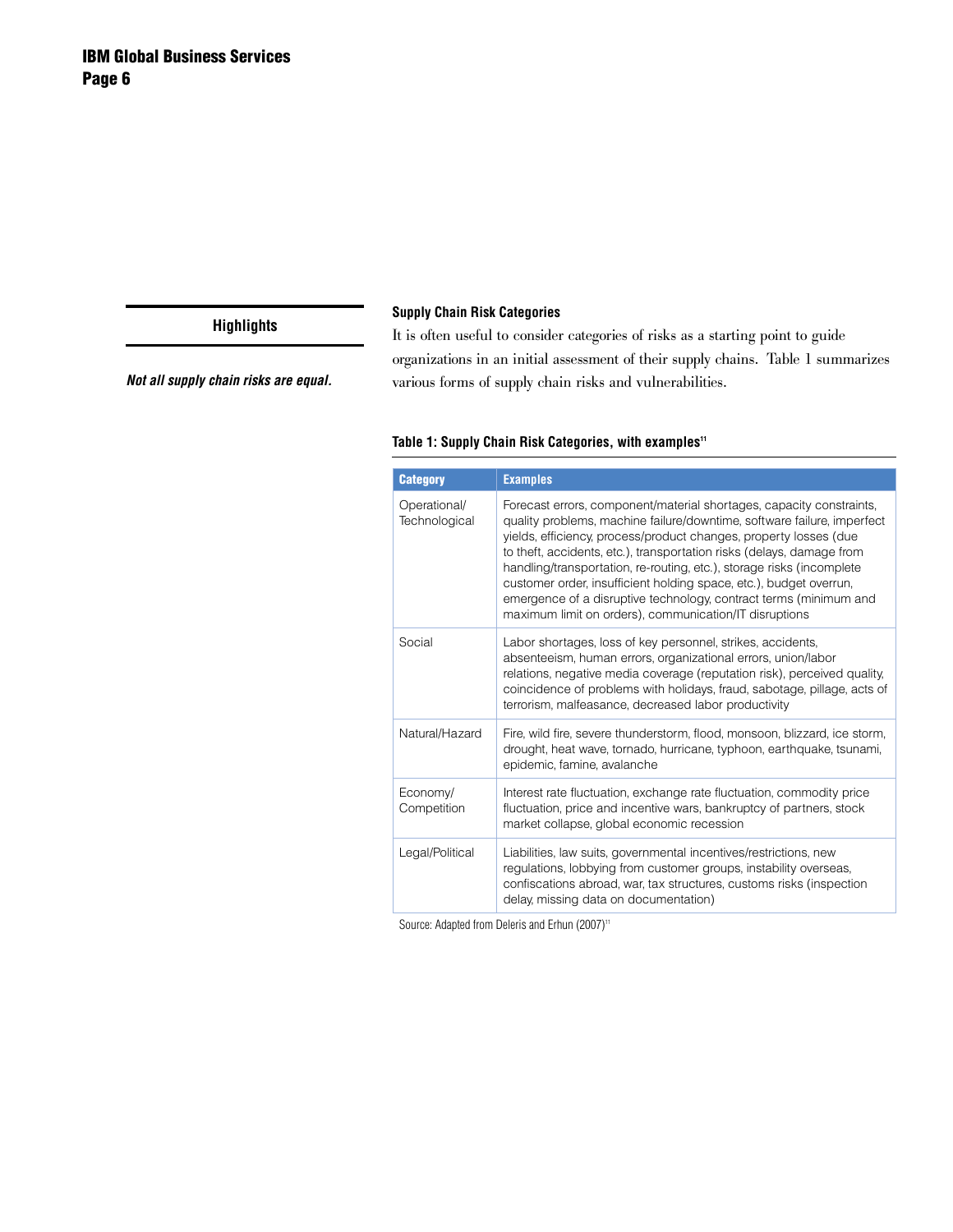*The starting point for managing risk is recognition of uncertain future events, likelihood of occurrence, and potential impact.* 

### **Disruptive Events, Uncertainty and Impact**

A straightforward approach for viewing supply chain risk management focuses on two fundamental aspects of a potentially disruptive event:

- 1. Probability (likelihood) of the event actually occurring
- 2. Impact (consequence) of the event on the supply chain, and subsequently the overall business

A first step in risk analysis is to identify potentially disruptive supply chain events. These should be customized for a particular firm. Both operational and catastrophic events should be considered, including those that involve suppliers, production, distribution and demand. As mentioned earlier, it is often useful to collaborate with suppliers and customers when possible – joint planning can help to insure that supply chain risk planning which may be costly and resulting decisions are mutually valuable to all parties.

Once all of the events that could potentially disrupt the supply chain are identified, various methods can be used to quantify their probabilities and impacts, as well as the potential impacts. The results may then be used to assess overall risk and vulnerability within the extended supply chain.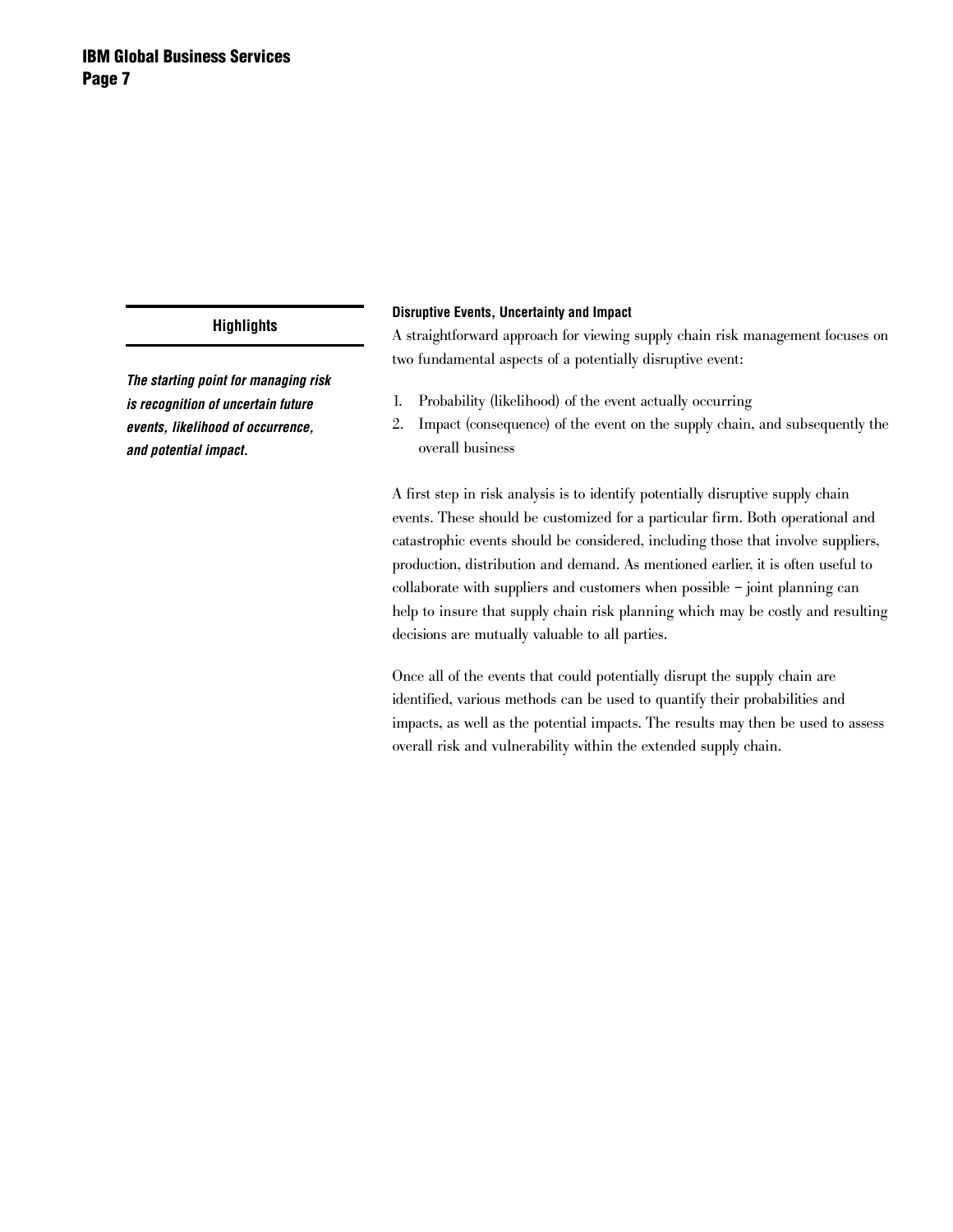Events determined to have high likelihood and high impact, e.g. a product recall, can then be called out for further attention and analysis. The identification and classification of risky events enables supply chain managers to better understand where their supply chains are vulnerable.

One essential caveat of considering the list of hazards and their frequency and impact is that it does not capture dependency relationships between different events, both at the frequency and the impact levels. Thus, listing risks factors, assessing their probability and impact is just a first, albeit important, step toward rigorous risk management in supply chains. A holistic approach to supply chain risk management is required in order to better understand the vulnerabilities within the supply chain.

In addition, the assigned probabilities and impacts of these events can be highly subjective. This further highlights the importance of a collaborative effort, particularly for quantification of risk probabilities and impacts, with input gathered from multiple functions within and beyond the firm including marketing, finance, human resources and logistics. In fact, this exercise should be a part of the overall corporate risk management strategy.

Once risk events and their potential impacts have been identified, effective methods for managing the risks must be developed. Effective risk management requires quantifying risks to place them in their proper context and to weigh the risk costs and benefits of making particular decisions. Stochastic and simulation modeling, which embody a wide range of mathematical and numerical approaches considering random variables, offer general means to formally represent the uncertainties related to risk events. Based on these models, various forms of analysis are available to develop measures to manage and mitigate potential disruptive events that may adversely impact supply chains. In the next section, we review some of the approaches that have been suggested in the recent literature for supply chain risk management.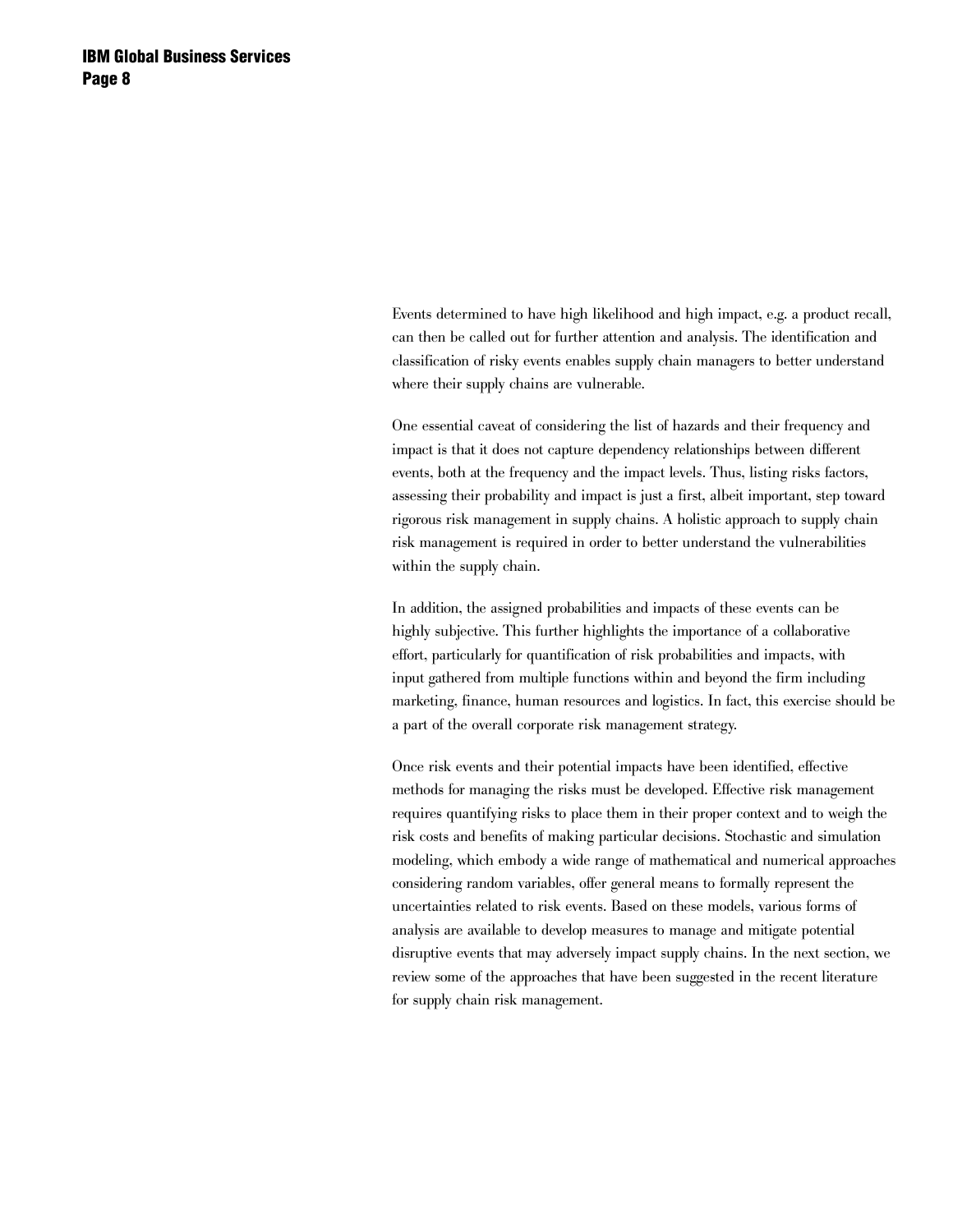*Math, economic and simulation models are essential to comprehensive supply chain risk analysis.* 

#### **Models and Methods for Supply Chain Risk Management**

Although supply chain engineering methods have advanced rapidly in sophistication over the past two decades, the application of modeling and methods to explicitly consider and manage uncertainties and risks in supply chain activities are required for firms to advance to the next level of sophistication. The ability to identify, assess, manage, mitigate and control the impact of disruptive events within the extended supply chain sits at the heart of comprehensive supply chain risk management. For a more detailed discussion on general mathematical modeling and risk analytics, see Ray, Apte, McAuliffe and Cope (2008). 12

Supply Chain models may be categorized into four categories:<sup>13</sup>

- 1. Deterministic analytical models, which include mathematical programming models (e.g. linear, nonlinear, integer, dynamic programming). Applications to supply chain include scheduling production, distribution planning, raw material sourcing, facility location, inventory level setting, replenishment timing and order quantity specification, and resource balancing.
- 2. Stochastic analytical models, where at least one of the variables involves uncertainty, and is assumed to follow a particular probability distribution. Examples of supply chain applications include inventory and production management problems, where demand and yield are represented as random variables respectively.
- 3. Economic models, which tend to be focused on buyer-supplier relationships. These models have a traditional base in determining the financial risks to either sellers or buyers, given various assumptions.
- Simulation models, which are (usually) data driven representations facilitated by sampling from specified probability distributions.

All of the above modeling approaches may be useful for supply chain risk management. Typical analysis is performed by observing the impact of changes to input patterns on model output. Changes, in this case, could reflect "what if" scenarios characterizing the occurrence of a risky event. Note that the analyses are limited to the impact on the decisions for which the original model is designed to support. Of the four, simulation is the most versatile for general modeling and analysis for supply chain risk management. However, note that simulation models are usually complex to build and maintain. Note also that, to be useful in risk management, deterministic models must be embedded into a framework that simulates uncertain events.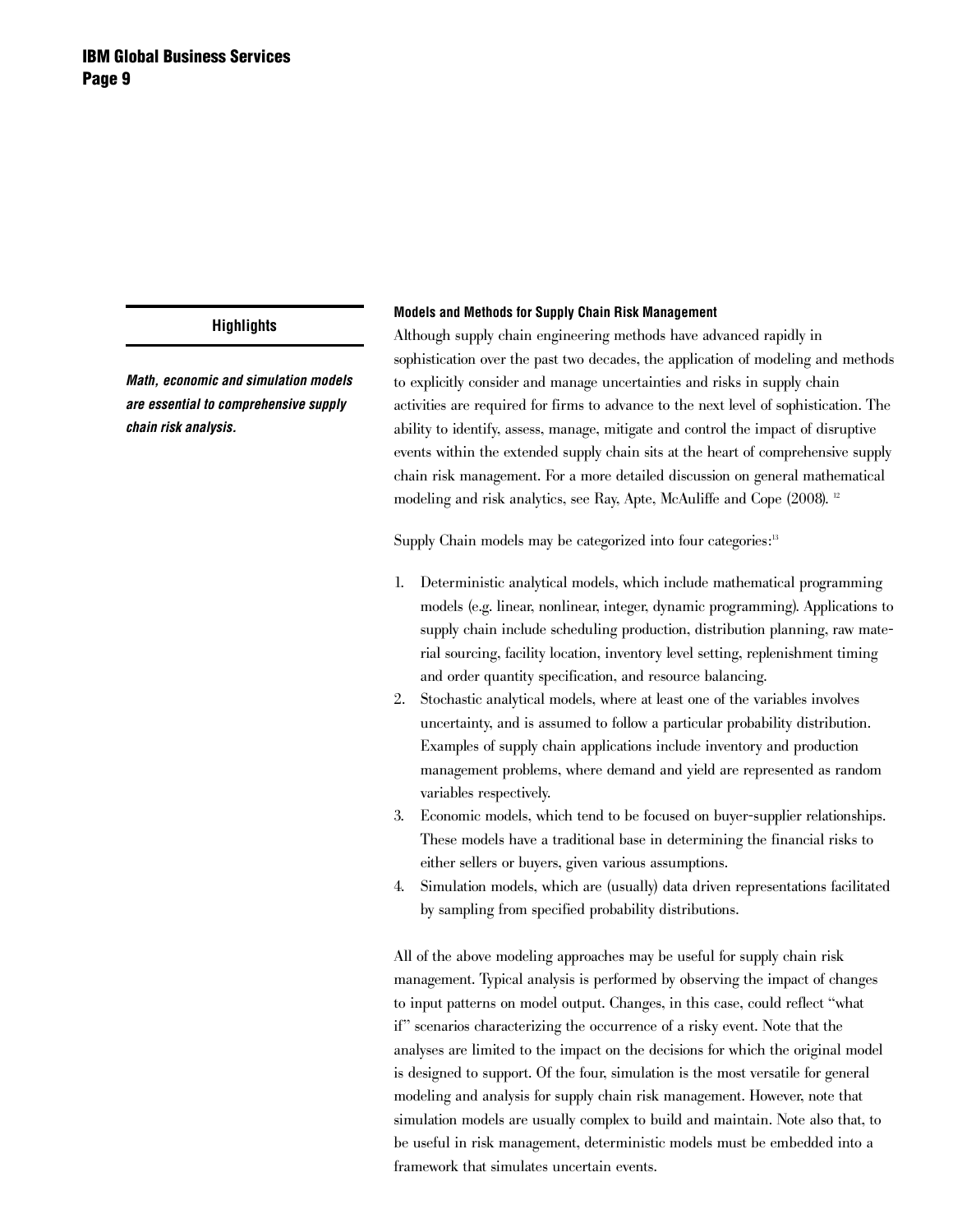**Figure 3: Deterministic analytical models include traditional network planning tools used for evaluating facility location, supply chain sourcing decisions and transportation policy analysis.**

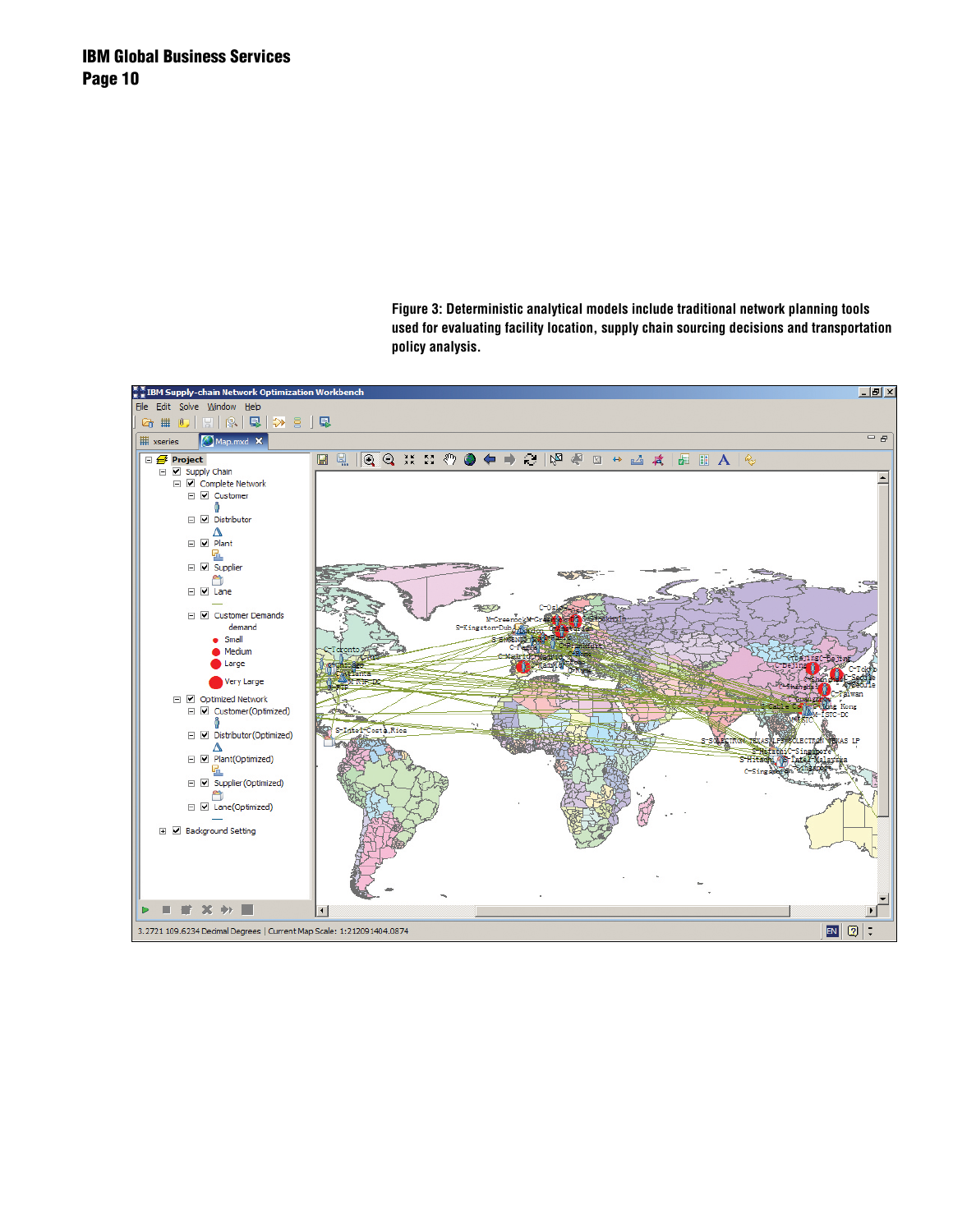Several other authors have discussed variants on supply chain modeling with the objectives of risk management. Some of the most notable include:

- Cachon (2003) discusses a few supply chain models at various levels of complexity, from the perspective of contract coordination and the risks of both supplier and receiver in the supply chain.<sup>14</sup>
- Datta et al  $(2007)$  propose the adaption of methods from the finance domain to risk management within supply chain.<sup>15</sup>
- Fisher et al (1997) use models to examine supply chain levers with the objective of improving the match between supply and uncertain demand, which represents a type of risk mitigation strategy applicable to virtually all product and service domains.<sup>16</sup>
- Swaminathan et al (1998) consider agent based simulation models for supply chain modeling, which enable rapid development of customized decision support tools that could certainly include risk management.<sup>17</sup>

No discussion of risk management modeling and methods would be complete without mention of Failure Mode and Effect Analysis (FMEA). Dating back to 1949 and use by the US Military, FMEA is a general method for identifying and analyzing potential failure modes within a system, and then for impact or severity analysis of the failures.18 By considering risky events as "failures," it is easy to see how the methodologies can be applied directly to supply chain risk management.

FMEA is widely used among the reliability engineering community. Another thread with this community is the idea of building in system redundancy.<sup>19</sup> Mitigation and contingency strategies are also discussed by several current authors, $20, 21, 22$  all of whom take various levels of approach with respect to modeling and analytics to make their arguments.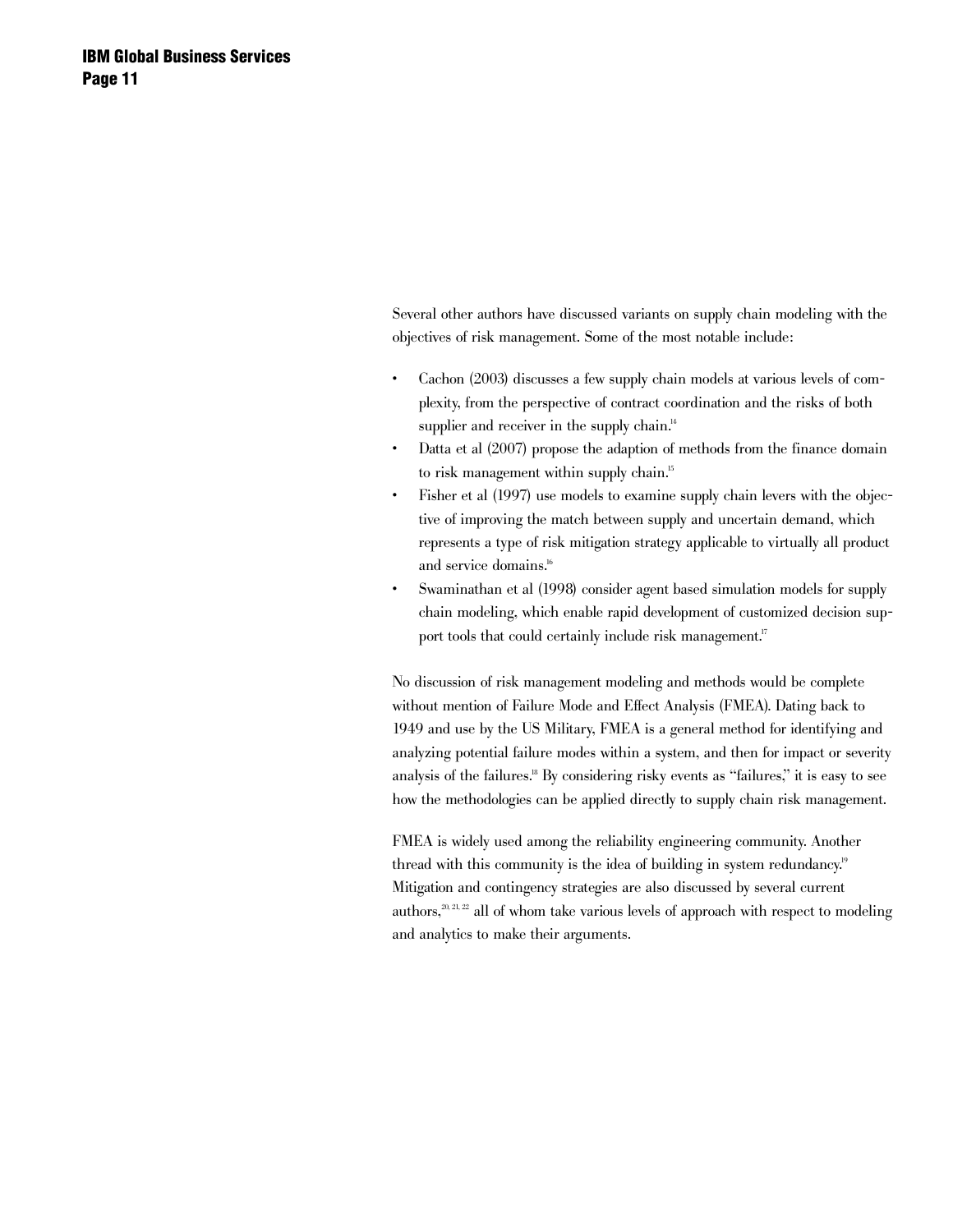*The server supply chain risk study illustrates an end-to-end approach for risk management.*

*Process, people and information flow are essential in the course of identifying supply chain risks.* 

#### **Example of Risk Management for IBM's Product Supply Chain**

IBM's product supply chains span multiple geographies and cover a complex network of suppliers, manufacturing sites and shippers. Recently, IBM focused on its supply chain for the System X server product. Using probabilistic risk analysis, which is based on methods originally developed to analyze complex engineering systems such as nuclear power plants and NASA space missions, the System X study provided a comprehensive and unified perspective on risk factors affecting the supply chain: from frequent operational problems to catastrophic events, and from local delays to industry-wide phenomena. Not only did the study identify risks, it also quantified the impact of loss events on the cost and order-to-delivery time for supplying the servers to its customers.

#### **An Approach for Identifying Supply Chain Risks**

IBM used a systematic approach to identify risks to the server product's supply chain performance:

- 1. The study first identified risks by mapping the business processes needed in order to procure parts, and assemble and deliver machines.
- 2. The human, capital, and informational resources required by these processes were then mapped to indicate how they supported component activities and decisions.
- 3. A series of interviews with key managers and engineers identified key risk factors and root causes, which were arranged into an influence diagram indicating the cause-effect chains of failures and disruptions that impact supply chain performance. Root causes of risk included both sources of catastrophic risk as well as sources of everyday problems affecting the efficiency of the supply chain operation.
- 4. These influencing factors were further integrated into the business process and resource maps to pinpoint the exact location and means by which disruptions propagate into the supply chain.